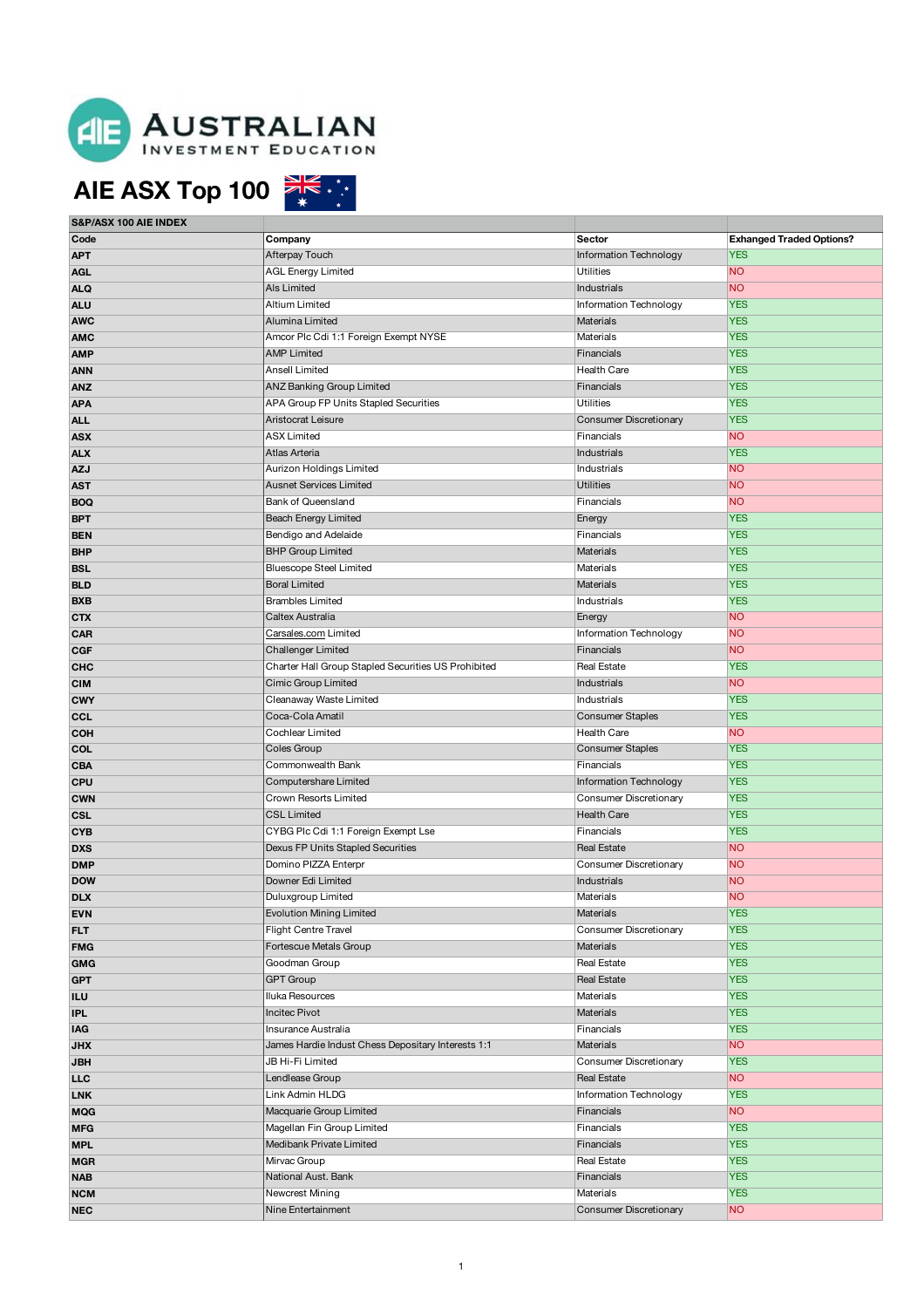|                                                                                      | <b>YES</b>                                                                                                                           |
|--------------------------------------------------------------------------------------|--------------------------------------------------------------------------------------------------------------------------------------|
| Materials<br>Energy                                                                  | <b>YES</b>                                                                                                                           |
|                                                                                      | <b>YES</b>                                                                                                                           |
|                                                                                      | <b>NO</b>                                                                                                                            |
|                                                                                      | <b>YES</b>                                                                                                                           |
|                                                                                      |                                                                                                                                      |
|                                                                                      | <b>NO</b>                                                                                                                            |
|                                                                                      | <b>YES</b>                                                                                                                           |
|                                                                                      | <b>YES</b>                                                                                                                           |
|                                                                                      | <b>NO</b>                                                                                                                            |
|                                                                                      | <b>YES</b>                                                                                                                           |
|                                                                                      | <b>NO</b>                                                                                                                            |
| Information Technology                                                               | <b>NO</b>                                                                                                                            |
| Industrials                                                                          | <b>NO</b>                                                                                                                            |
| <b>Health Care</b>                                                                   | <b>YES</b>                                                                                                                           |
| Materials                                                                            | <b>YES</b>                                                                                                                           |
| Energy                                                                               | <b>YES</b>                                                                                                                           |
| <b>Real Estate</b>                                                                   | <b>YES</b>                                                                                                                           |
| Industrials                                                                          | <b>YES</b>                                                                                                                           |
| Health Care                                                                          | <b>NO</b>                                                                                                                            |
| Energy                                                                               | <b>YES</b>                                                                                                                           |
| Materials                                                                            | <b>NO</b>                                                                                                                            |
|                                                                                      |                                                                                                                                      |
| Spark Infrastructure Stapled \$0.65 Loan Note and Unit US Prohib<br><b>Utilities</b> | <b>YES</b>                                                                                                                           |
| <b>Real Estate</b>                                                                   | <b>YES</b>                                                                                                                           |
| Financials                                                                           | <b>YES</b>                                                                                                                           |
| Industrials                                                                          | <b>YES</b>                                                                                                                           |
| <b>Consumer Discretionary</b>                                                        | <b>YES</b>                                                                                                                           |
| Telecommunication Services                                                           | <b>YES</b>                                                                                                                           |
| <b>Consumer Staples</b>                                                              | <b>YES</b>                                                                                                                           |
| <b>Consumer Discretionary</b>                                                        | <b>NO</b>                                                                                                                            |
| <b>Telecommunication Services</b>                                                    | <b>YES</b>                                                                                                                           |
| Industrials                                                                          | <b>YES</b>                                                                                                                           |
| <b>Consumer Staples</b>                                                              | <b>NO</b>                                                                                                                            |
| Real Estate                                                                          | <b>YES</b>                                                                                                                           |
| <b>Real Estate</b>                                                                   | <b>YES</b>                                                                                                                           |
| Consumer Discretionary                                                               | <b>YES</b>                                                                                                                           |
| Financials                                                                           | <b>NO</b>                                                                                                                            |
| Energy                                                                               | <b>YES</b>                                                                                                                           |
| Energy                                                                               | <b>YES</b>                                                                                                                           |
| <b>Consumer Staples</b>                                                              | <b>YES</b>                                                                                                                           |
| Energy                                                                               | <b>NO</b>                                                                                                                            |
|                                                                                      | Materials<br>Energy<br>Materials<br><b>Materials</b><br>Financials<br>Industrials<br>Financials<br><b>Industrials</b><br>Health Care |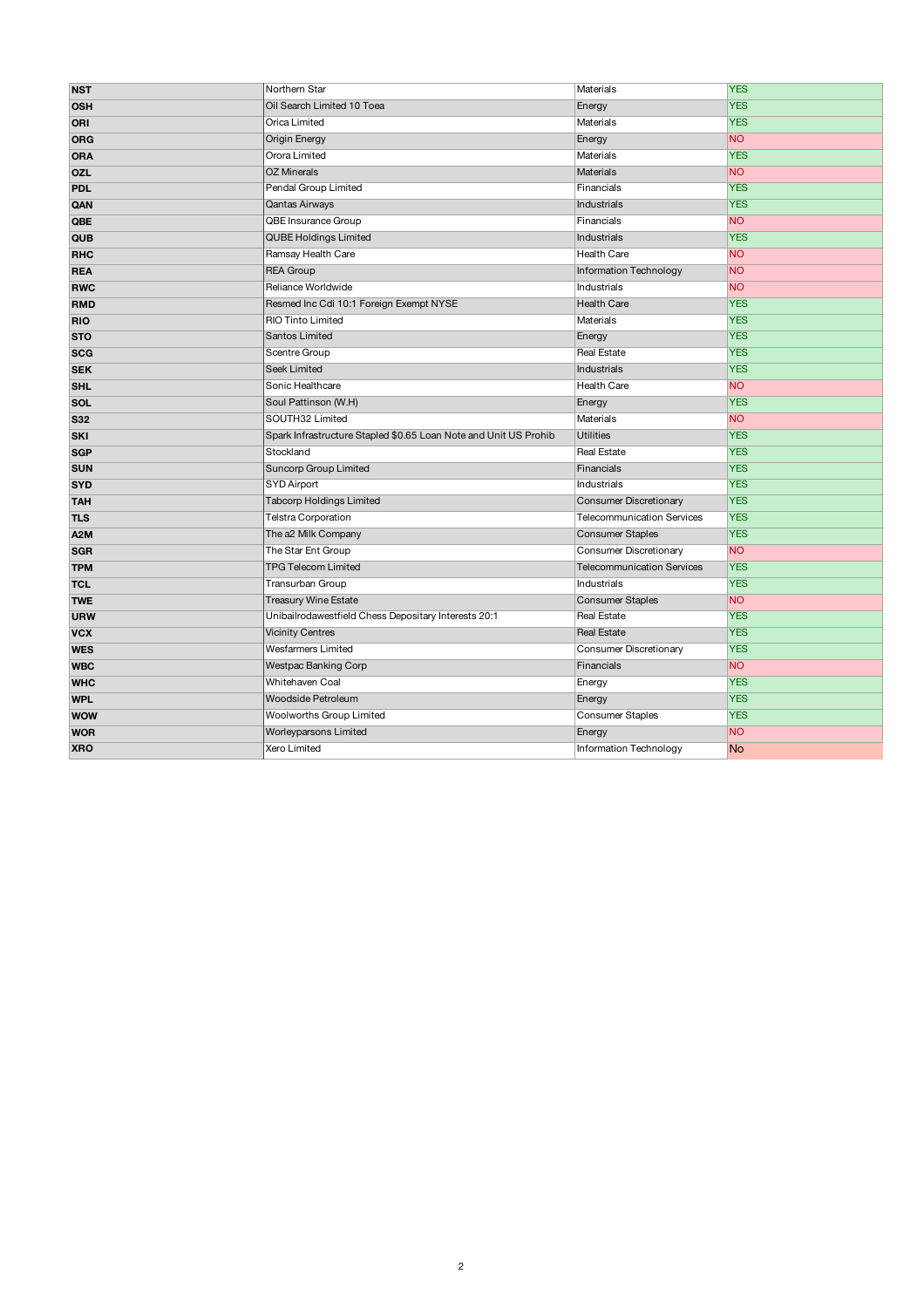

### **AIE DOW30**



| <b>DOW 30 AIE INDEX</b> |                                 |                                   |                                 |
|-------------------------|---------------------------------|-----------------------------------|---------------------------------|
| Code                    | Company                         | <b>Sector</b>                     | <b>Exhanged Traded Options?</b> |
| <b>MMM</b>              | 3M                              | Conglomerate                      | <b>YES</b>                      |
| <b>AXP</b>              | American Express                | <b>Financial services</b>         | <b>YES</b>                      |
| <b>AAPL</b>             | Apple                           | Information technologies          | <b>YES</b>                      |
| <b>BA</b>               | <b>Boeing</b>                   | Aerospace and defense             | <b>YES</b>                      |
| <b>CAT</b>              | Caterpillar                     | Construction and mining equipment | <b>YES</b>                      |
| <b>CVX</b>              | Chevron                         | Oil & gas                         | <b>YES</b>                      |
| <b>CSCO</b>             | Cisco                           | Information technologies          | <b>YES</b>                      |
| KO                      | Coca-Cola                       | Food                              | <b>YES</b>                      |
| <b>DWDP</b>             | DowDuPont Inc.                  | Chemical industry                 | <b>YES</b>                      |
| <b>XOM</b>              | Exxon Mobil                     | Oil & gas                         | <b>YES</b>                      |
| GS                      | Goldman Sachs                   | <b>Financial services</b>         | <b>YES</b>                      |
| <b>HD</b>               | Home Depot                      | Information technologies          | <b>YES</b>                      |
| <b>IBM</b>              | <b>IBM</b>                      | Information technologies          | <b>YES</b>                      |
| <b>INTC</b>             | Intel                           | Pharmaceuticals                   | <b>YES</b>                      |
| <b>JNJ</b>              | Johnson & Johnson               | <b>Financial services</b>         | <b>YES</b>                      |
| <b>JPM</b>              | JPMorgan Chase                  | Food                              | <b>YES</b>                      |
| <b>MCD</b>              | McDonald's                      | Pharmaceuticals                   | <b>YES</b>                      |
| <b>MRK</b>              | Merck                           | Information technologies          | <b>YES</b>                      |
| <b>MSFT</b>             | Microsoft                       | Apparel                           | <b>YES</b>                      |
| <b>NKE</b>              | <b>Nike</b>                     | Pharmaceuticals                   | <b>YES</b>                      |
| PFE                     | Pfizer                          | Consumer goods                    | <b>YES</b>                      |
| PG                      | Procter & Gamble                | Retail                            | <b>YES</b>                      |
| <b>TRV</b>              | Travelers Companies Inc.        | <b>Financial services</b>         | <b>YES</b>                      |
| <b>UNH</b>              | <b>United Health</b>            | Conglomerate                      | <b>YES</b>                      |
| <b>UTX</b>              | <b>United Technologies</b>      | Managed health care               | <b>YES</b>                      |
| <b>VZ</b>               | Verizon                         | Telecommunication                 | <b>YES</b>                      |
| $\mathbf v$             | Visa                            | <b>Financial services</b>         | <b>YES</b>                      |
| <b>WMT</b>              | Walmart                         | Retail                            | <b>YES</b>                      |
| <b>WBA</b>              | <b>Walgreens Boots Alliance</b> | Retail                            | <b>YES</b>                      |
| <b>DIS</b>              | <b>Walt Disney</b>              | Broadcasting and entertainment    | <b>YES</b>                      |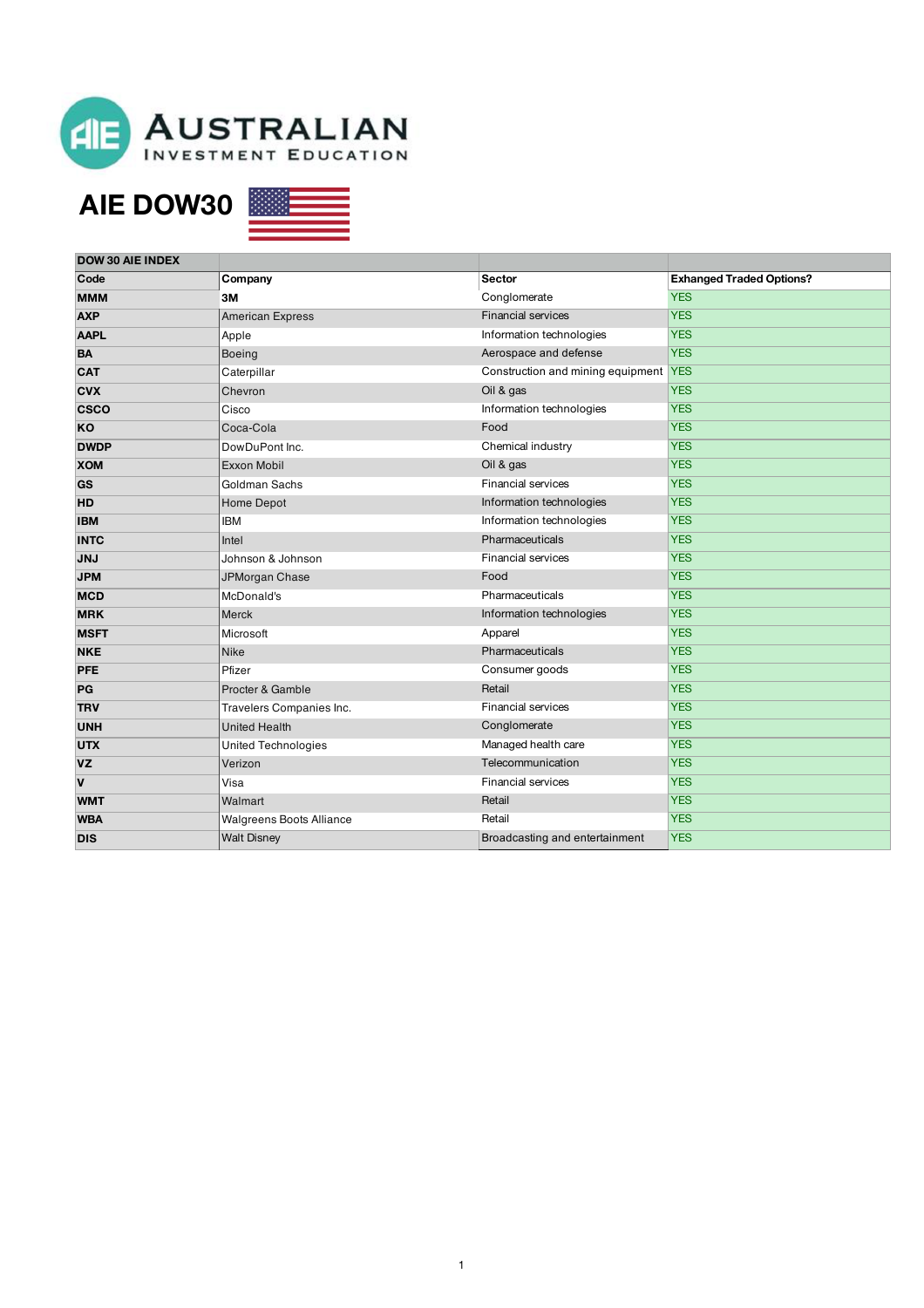

# **AIE NASDAQ 100**

| <b>NASDAQ 100 AIE INDEX</b> |                                                                |                               |                                 |
|-----------------------------|----------------------------------------------------------------|-------------------------------|---------------------------------|
| Code                        | Company                                                        | Sector                        | <b>Exhanged Traded Options?</b> |
| <b>ATVI</b>                 | <b>Activision Blizzard Inc</b>                                 | <b>Communication Services</b> | <b>YES</b>                      |
| <b>ADBE</b>                 | Adobe Inc.                                                     | Information Technology        | <b>YES</b>                      |
| <b>AMD</b>                  | <b>Advanced Micro Devices Inc</b>                              | Information Technology        | <b>YES</b>                      |
| ALGN                        | Align Technology Inc                                           | Health Care                   | <b>YES</b>                      |
| <b>ALXN</b>                 | Alexion Pharmaceuticals Inc                                    | <b>Health Care</b>            | <b>YES</b>                      |
| <b>AMZN</b>                 | Amazon.com Inc                                                 | Consumer Discretionary        | <b>YES</b>                      |
| <b>AMGN</b>                 | Amgen Inc                                                      | <b>Health Care</b>            | <b>YES</b>                      |
| <b>AAL</b>                  | American Airlines Group Inc                                    | Industrial                    | <b>YES</b>                      |
| <b>ADI</b>                  | Analog Devices Inc                                             | <b>Information Technology</b> | <b>YES</b>                      |
| <b>AAPL</b>                 | Apple Inc                                                      | Information Technology        | <b>YES</b>                      |
| <b>AMAT</b>                 | Applied Materials Inc                                          | <b>Information Technology</b> | <b>YES</b>                      |
| <b>ASML</b>                 | <b>ASML Holding NV</b>                                         | Industrials                   | <b>YES</b>                      |
| <b>ADSK</b>                 | Autodesk Inc                                                   | <b>Information Technology</b> | <b>YES</b>                      |
| <b>ADP</b>                  | Automatic Data Processing Inc                                  | Information Technology        | <b>YES</b>                      |
| <b>AVGO</b>                 | Broadcom Inc                                                   | Information Technology        | <b>YES</b>                      |
| <b>BIDU</b>                 | Baidu Inc                                                      | Information Technology        | <b>YES</b>                      |
| <b>BIIB</b>                 | Biogen Inc                                                     | <b>Health Care</b>            | <b>YES</b>                      |
| <b>BMRN</b>                 | Biomarin Pharmaceutical Inc                                    | <b>Health Care</b>            | <b>YES</b>                      |
| <b>CDNS</b>                 | Cadence Design Systems Inc                                     | <b>Information Technology</b> | <b>YES</b>                      |
| <b>CELG</b>                 | Celgene Corp                                                   | Health Care                   | <b>YES</b>                      |
| <b>CERN</b>                 | Cerner Corp                                                    | <b>Health Care</b>            | <b>YES</b>                      |
|                             | Check Point Software Technologies Ltd   Information Technology |                               | <b>YES</b>                      |
| <b>CHKP</b>                 | <b>Charter Communications Inc</b>                              | <b>Communication Services</b> | <b>YES</b>                      |
| <b>CHTR</b>                 |                                                                |                               |                                 |
| <b>CTRP</b>                 | Ctrip.Com International Ltd                                    | Leisure                       | <b>YES</b>                      |
| <b>CTAS</b>                 | Cintas Corp                                                    | Industrial                    | <b>YES</b>                      |
| <b>CSCO</b>                 | Cisco Systems Inc                                              | Information Technology        | <b>YES</b>                      |
| <b>CTXS</b>                 | Citrix Systems Inc                                             | <b>Information Technology</b> | <b>YES</b>                      |
| <b>CMCSA</b>                | Comcast Corp                                                   | <b>Communication Services</b> | <b>YES</b>                      |
| <b>COST</b>                 | Costco Wholesale Corp                                          | <b>Consumer Staples</b>       | <b>YES</b>                      |
| <b>CSX</b>                  | CSX Corp                                                       | Industrials                   | <b>YES</b>                      |
| <b>CTSH</b>                 | Cognizant Technology Solutions Corp                            | <b>Information Technology</b> | <b>YES</b>                      |
| <b>DLTR</b>                 | Dollar Tree Inc                                                | Consumer Discretionary        | <b>YES</b>                      |
| EA                          | <b>Electronic Arts</b>                                         | <b>Information Technology</b> | <b>YES</b>                      |
| <b>EBAY</b>                 | eBay Inc                                                       | Consumer Discretionary        | <b>YES</b>                      |
| <b>EXPE</b>                 | Expedia Group Inc                                              | Consumer Discretionary        | <b>YES</b>                      |
| <b>FAST</b>                 | Fastenal Co                                                    | Industrials                   | <b>YES</b>                      |
| <b>FB</b>                   | Facebook                                                       | <b>Communication Services</b> | <b>YES</b>                      |
| <b>FISV</b>                 | Fiserv Inc                                                     | <b>Information Technology</b> | <b>YES</b>                      |
| GILD                        | Gilead Sciences Inc                                            | <b>Health Care</b>            | <b>YES</b>                      |
| GOOG                        | Alphabet Class C                                               | <b>Communication Services</b> | <b>YES</b>                      |
| <b>GOOGL</b>                | Alphabet Class A                                               | <b>Communication Services</b> | <b>YES</b>                      |
| <b>HAS</b>                  | Hasbro Inc                                                     | Consumer Discretionary        | YES                             |
| <b>HSIC</b>                 | Henry Schein Inc                                               | Health Care                   | <b>YES</b>                      |
| <b>ILMN</b>                 | Illumina Inc                                                   | Health Care                   | <b>YES</b>                      |
| <b>INCY</b>                 | Incyte Corp                                                    | Health Care                   | <b>YES</b>                      |
| <b>INTC</b>                 | Intel Corp                                                     | Information Technology        | <b>YES</b>                      |
| <b>INTU</b>                 | Intuit Inc                                                     | Information Technology        | <b>YES</b>                      |
| <b>ISRG</b>                 | Intuitive Surgical Inc                                         | Health Care                   | <b>YES</b>                      |
| <b>IDXX</b>                 | <b>INDEXX Laboratories Inc</b>                                 | <b>Industrials</b>            | <b>YES</b>                      |
|                             |                                                                |                               |                                 |
| <b>JHBT</b>                 | J.B. Hunt Transport Services Inc                               | Transport                     | <b>YES</b>                      |
| JD                          | JD.com Inc                                                     | Consumer Discretionary        | <b>YES</b>                      |
| KLAC                        | <b>KLA Corp</b>                                                | Information Technology        | <b>YES</b>                      |
| <b>KHC</b>                  | Kraft Heinz Co                                                 | <b>Consumer Staples</b>       | <b>YES</b>                      |
| <b>LRCX</b>                 | <b>Lam Research Corp</b>                                       | <b>Information Technology</b> | <b>YES</b>                      |
| <b>LBTYA</b>                | <b>Liberty Global PLC</b>                                      | <b>Communication Services</b> | <b>YES</b>                      |
|                             |                                                                |                               |                                 |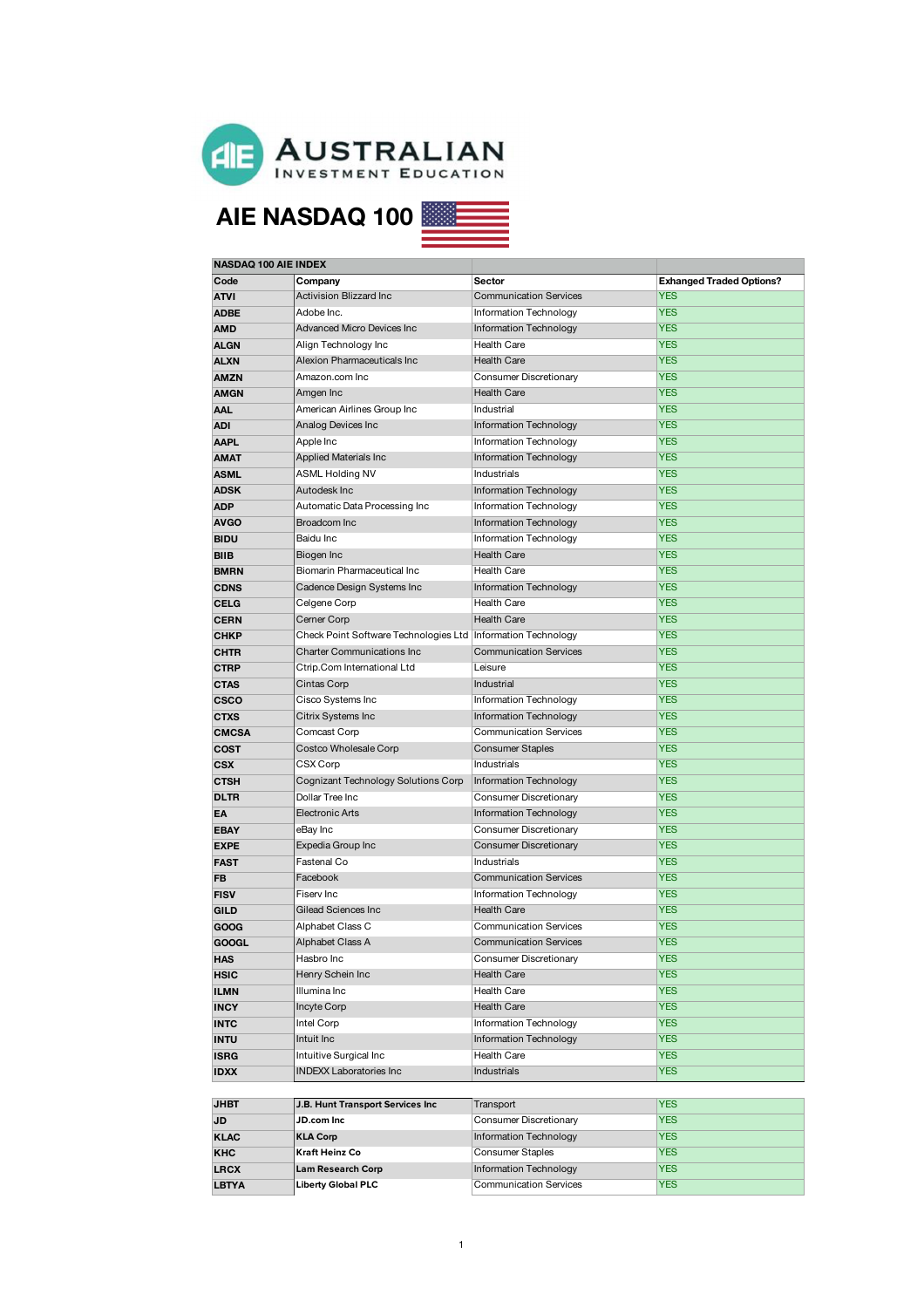| <b>LBTYK</b> | <b>Liberty Global PLC</b>                | <b>Communication Services</b> | <b>YES</b> |
|--------------|------------------------------------------|-------------------------------|------------|
| LULU         | Lululemon Athletica Inc                  | Retail                        | <b>YES</b> |
| <b>LEI</b>   | <b>MercadoLibre Inc</b>                  | <b>Information Technology</b> | <b>YES</b> |
| <b>MAR</b>   | <b>Marriott International Inc</b>        | Consumer Discretionary        | <b>YES</b> |
| <b>MCHP</b>  | Microchip Technology Inc                 | Information Technology        | <b>YES</b> |
| <b>MDLZ</b>  | Mondelez International Inc               | <b>Consumer Staples</b>       | <b>YES</b> |
| <b>MNST</b>  | <b>Monster Beverage Corp</b>             | <b>Consumer Staples</b>       | <b>YES</b> |
| <b>MSFT</b>  | <b>Microsoft Corp</b>                    | Information Technology        | <b>YES</b> |
| MU           | <b>Micron Technology Inc</b>             | Information Technology        | <b>YES</b> |
| <b>MXIM</b>  | <b>Maxim Integrated Products Inc</b>     | information Technology        | <b>YES</b> |
| <b>MYL</b>   | <b>Mylan NV</b>                          | <b>Health Care</b>            | <b>YES</b> |
| <b>NTAP</b>  | <b>NetApp Inc</b>                        | Information Technology        | <b>YES</b> |
| <b>NFLX</b>  | <b>Netflix Inc</b>                       | <b>Communication Services</b> | <b>YES</b> |
| <b>NTES</b>  | <b>NetEase Inc</b>                       | <b>Information Technology</b> | <b>YES</b> |
| <b>NVDA</b>  | <b>NVIDIA Corp</b>                       | <b>Information Technology</b> | <b>YES</b> |
| <b>NXPI</b>  | <b>NXP Semiconductors NV</b>             | Industrials                   | <b>YES</b> |
| <b>ORLY</b>  | O'Reilly Automotive Inc                  | <b>Consumer Discretionary</b> | <b>YES</b> |
| <b>PAYX</b>  | Paychex Inc                              | Information Technology        | <b>YES</b> |
| <b>PCAR</b>  | <b>PACCAR Inc</b>                        | <b>Industrials</b>            | <b>YES</b> |
| <b>BKNG</b>  | <b>Booking Holdings Inc</b>              | Consumer Discretionary        | <b>YES</b> |
| <b>PYPL</b>  | <b>PayPal Holdings Inc</b>               | <b>Information Technology</b> | <b>YES</b> |
| <b>PEP</b>   | PepsiCo Inc.                             | <b>Consumer Staples</b>       | <b>YES</b> |
| QCOM         | <b>Qualcomm Inc</b>                      | information Technology        | <b>YES</b> |
| <b>REGN</b>  | <b>Regeneron Pharmaceuticals Inc</b>     | <b>Health Care</b>            | <b>YES</b> |
| <b>ROST</b>  | <b>Ross Stores Inc</b>                   | <b>Consumer Discretionary</b> | <b>YES</b> |
| <b>SIRI</b>  | Sirius XM Holdings Inc                   | <b>Communication Services</b> | <b>YES</b> |
| <b>SWKS</b>  | <b>Skyworks Solutions Inc</b>            | Information Technology        | <b>YES</b> |
| <b>SBUX</b>  | <b>Starbucks Corp</b>                    | Consumer Discretionary        | <b>YES</b> |
| <b>SYMC</b>  | <b>Symantec Corp</b>                     | <b>Information Technology</b> | <b>YES</b> |
| <b>SNPS</b>  | <b>Synopsys Inc</b>                      | Information Technology        | <b>YES</b> |
| <b>TTWO</b>  | <b>Take-Two Interactive Software Inc</b> | <b>Communication Services</b> | <b>YES</b> |
| <b>TSLA</b>  | Tesla Inc                                | <b>Industrials</b>            | <b>YES</b> |
| <b>TXN</b>   | <b>Texas Instruments Inc</b>             | information Technology        | <b>YES</b> |
| <b>TMUS</b>  | T-Mobile US Inc                          | <b>Communication Services</b> | <b>YES</b> |
| <b>ULTA</b>  | <b>Ulta Beauty Inc</b>                   | <b>Consumer Discretionary</b> | <b>YES</b> |
| <b>UAL</b>   | <b>United Airlines Holdings Inc</b>      | Information Technology        | <b>YES</b> |
| <b>VRSN</b>  | <b>Verisign Inc</b>                      | <b>Information Technology</b> | <b>YES</b> |
| <b>VRSK</b>  | <b>Verisk Analytics Inc</b>              | <b>Industrials</b>            | <b>YES</b> |
| <b>VRTX</b>  | <b>Vertex Pharmaceuticals Inc</b>        | <b>Health Care</b>            | <b>YES</b> |
| <b>WBA</b>   | <b>Walgreens Boots Alliance Inc</b>      | <b>Consumer Staples</b>       | <b>YES</b> |
| <b>WDC</b>   | <b>Western Digital Corp</b>              | <b>Information Technology</b> | <b>YES</b> |
| <b>WDAY</b>  | Workday Inc                              | <b>Information Technology</b> | <b>YES</b> |
| <b>WYN</b>   | <b>Wynn Resorts Ltd</b>                  | Consumer Discretionary        | <b>YES</b> |
| <b>XEL</b>   | Xcel Energy Inc                          | <b>Utilities</b>              | <b>YES</b> |
| <b>XLNX</b>  | Xilinx Inc                               | <b>Information Technology</b> | <b>YES</b> |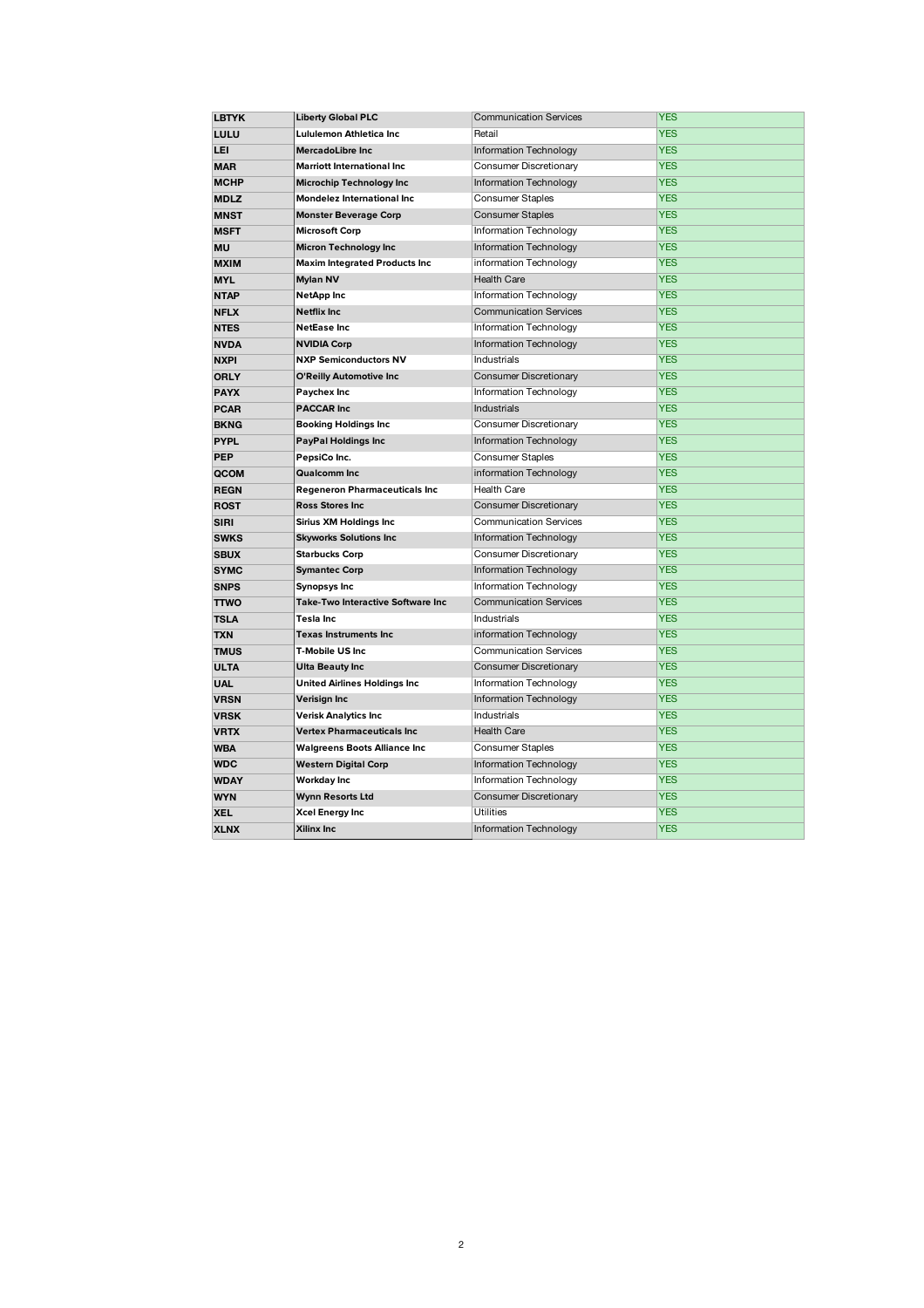

接線

#### **AIE S&P500**

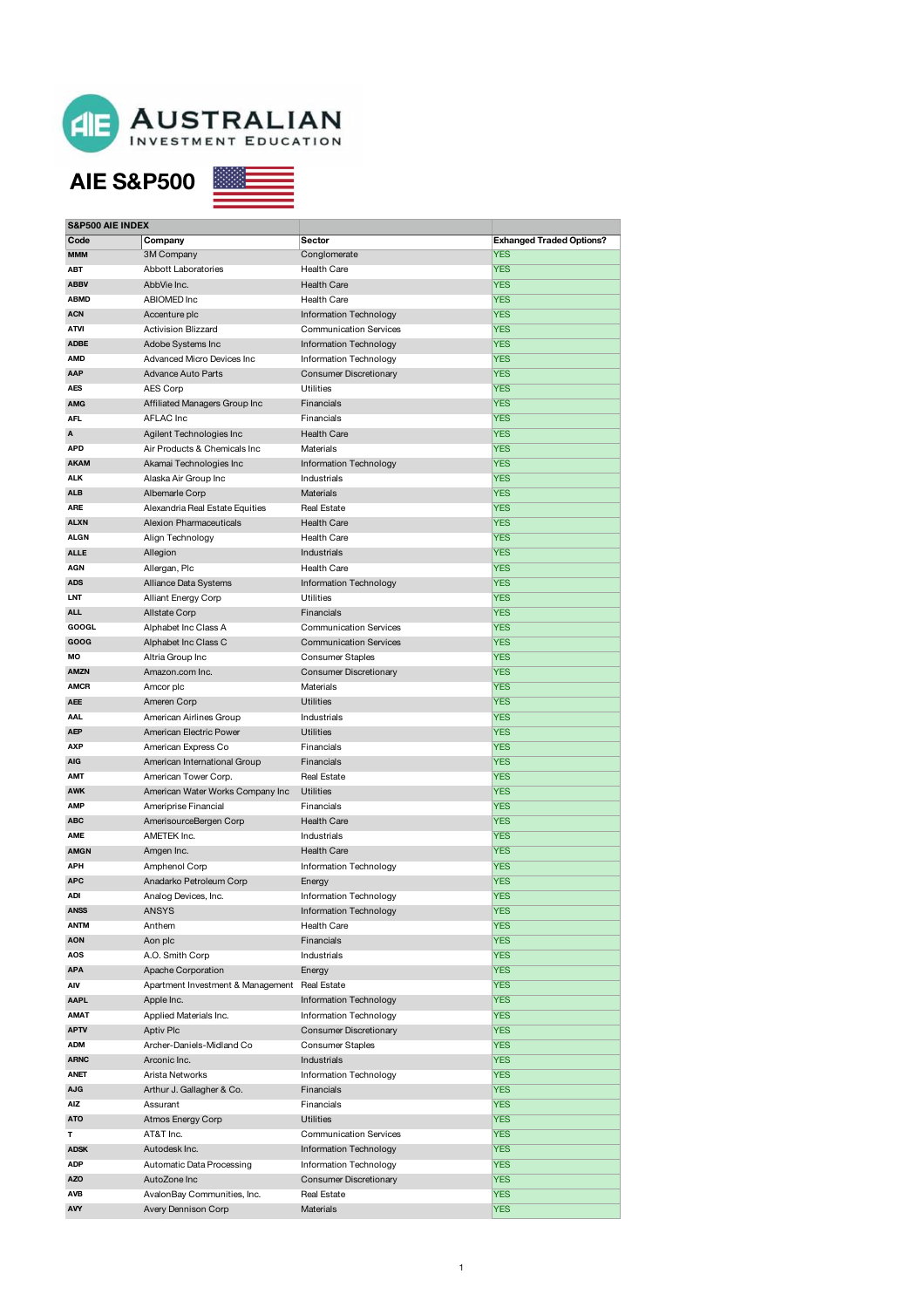| <b>BHGE</b>  | Baker Hughes, a GE Company            | Energy                        | <b>YES</b> |
|--------------|---------------------------------------|-------------------------------|------------|
| <b>BLL</b>   | <b>Ball Corp</b>                      | Materials                     | <b>YES</b> |
| <b>BAC</b>   | Bank of America Corp                  | Financials                    | <b>YES</b> |
| BK           | The Bank of New York Mellon Corp.     | Financials                    | <b>YES</b> |
| BAX          | Baxter International Inc.             | Health Care                   | <b>YES</b> |
| <b>BBT</b>   |                                       | Financials                    |            |
|              | <b>BB&amp;T</b> Corporation           |                               | <b>YES</b> |
| <b>BDX</b>   | <b>Becton Dickinson</b>               | Health Care                   | <b>YES</b> |
| <b>BRK.B</b> | Berkshire Hathaway                    | Financials                    | <b>YES</b> |
| <b>BBY</b>   | Best Buy Co. Inc.                     | Consumer Discretionary        | <b>YES</b> |
| <b>BIIB</b>  | Biogen Inc.                           | <b>Health Care</b>            | <b>YES</b> |
| <b>BLK</b>   | BlackRock                             | Financials                    | <b>YES</b> |
| HRB          | Block H&R                             | <b>Consumer Discretionary</b> | <b>YES</b> |
| BA           | Boeing Company                        | Industrials                   | <b>YES</b> |
|              |                                       |                               |            |
| <b>BKNG</b>  | Booking Holdings Inc                  | <b>Consumer Discretionary</b> | <b>YES</b> |
| <b>BWA</b>   | BorgWarner                            | Consumer Discretionary        | <b>YES</b> |
| <b>BXP</b>   | <b>Boston Properties</b>              | <b>Real Estate</b>            | <b>YES</b> |
| BSX          | <b>Boston Scientific</b>              | Health Care                   | <b>YES</b> |
| <b>BMY</b>   | <b>Bristol-Myers Squibb</b>           | <b>Health Care</b>            | <b>YES</b> |
| <b>AVGO</b>  | Broadcom Inc.                         | Information Technology        | <b>YES</b> |
| BR           | <b>Broadridge Financial Solutions</b> | Information Technology        | <b>YES</b> |
| BF.B         |                                       | <b>Consumer Staples</b>       | <b>YES</b> |
|              | Brown-Forman Corp.                    |                               |            |
| <b>CHRW</b>  | C. H. Robinson Worldwide              | Industrials                   | <b>YES</b> |
| COG          | Cabot Oil & Gas                       | Energy                        | <b>YES</b> |
| <b>CDNS</b>  | Cadence Design Systems                | Information Technology        | <b>YES</b> |
| CPB          | Campbell Soup                         | <b>Consumer Staples</b>       | <b>YES</b> |
| COF          | Capital One Financial                 | Financials                    | <b>YES</b> |
| CPRI         | Capri Holdings                        | Consumer Discretionary        | <b>YES</b> |
|              |                                       |                               |            |
| CAH          | Cardinal Health Inc.                  | <b>Health Care</b>            | <b>YES</b> |
| KMX          | Carmax Inc                            | Consumer Discretionary        | <b>YES</b> |
| CCL          | Carnival Corp.                        | <b>Consumer Discretionary</b> | <b>YES</b> |
| CAT          | Caterpillar Inc.                      | Industrials                   | <b>YES</b> |
| CBOE         | <b>Cboe Global Markets</b>            | Financials                    | YES        |
| CBRE         | CBRE Group                            | Real Estate                   | <b>YES</b> |
| <b>CBS</b>   | CBS Corp.                             | <b>Communication Services</b> | <b>YES</b> |
| СE           |                                       |                               |            |
|              | Celanese                              | Materials                     | <b>YES</b> |
| <b>CELG</b>  | Celgene Corp.                         | <b>Health Care</b>            | <b>YES</b> |
| CNC          | Centene Corporation                   | Health Care                   | <b>YES</b> |
| <b>CERN</b>  | Cerner                                | <b>Health Care</b>            | <b>YES</b> |
| СF           | CF Industries Holdings Inc            | Materials                     | <b>YES</b> |
| <b>SCHW</b>  | Charles Schwab Corporation            | Financials                    | <b>YES</b> |
| CHTR         | <b>Charter Communications</b>         | <b>Communication Services</b> | <b>YES</b> |
|              |                                       |                               |            |
| <b>CVX</b>   | Chevron Corp.                         | Energy                        | <b>YES</b> |
| <b>CMG</b>   | Chipotle Mexican Grill                | Consumer Discretionary        | <b>YES</b> |
| CВ           | Chubb Limited                         | Financials                    |            |
|              |                                       |                               | YES        |
| CHD          | Church & Dwight                       | <b>Consumer Staples</b>       | <b>YES</b> |
| CI           | CIGNA Corp.                           | <b>Health Care</b>            | <b>YES</b> |
| XEC          |                                       |                               | <b>YES</b> |
|              | Cimarex Energy                        | Energy                        |            |
| <b>CINF</b>  | Cincinnati Financial                  | Financials                    | <b>YES</b> |
| CTAS         | Cintas Corporation                    | Industrials                   | <b>YES</b> |
| CSCO         | <b>Cisco Systems</b>                  | Information Technology        | <b>YES</b> |
| С            | Citigroup Inc.                        | Financials                    | <b>YES</b> |
| CFG          | Citizens Financial Group              | Financials                    | <b>YES</b> |
| <b>CTXS</b>  | Citrix Systems                        | Information Technology        | <b>YES</b> |
| <b>CLX</b>   | The Clorox Company                    | <b>Consumer Staples</b>       | <b>YES</b> |
| CME          | CME Group Inc.                        | Financials                    | <b>YES</b> |
|              |                                       |                               |            |
| <b>CMS</b>   | <b>CMS Energy</b>                     | <b>Utilities</b>              | <b>YES</b> |
| ΚO           | Coca-Cola Company                     | Consumer Staples              | <b>YES</b> |
| CTSH         | <b>Cognizant Technology Solutions</b> | Information Technology        | <b>YES</b> |
| CL           | Colgate-Palmolive                     | <b>Consumer Staples</b>       | <b>YES</b> |
| <b>CMCSA</b> | Comcast Corp.                         | <b>Communication Services</b> | <b>YES</b> |
| CMA          | Comerica Inc.                         | Financials                    | <b>YES</b> |
| CAG          | Conagra Brands                        | <b>Consumer Staples</b>       | <b>YES</b> |
| CXO          |                                       |                               |            |
|              | Concho Resources                      | Energy                        | <b>YES</b> |
| COP          | ConocoPhillips                        | Energy                        | <b>YES</b> |
| ED           | Consolidated Edison                   | <b>Utilities</b>              | <b>YES</b> |
| <b>STZ</b>   | <b>Constellation Brands</b>           | <b>Consumer Staples</b>       | <b>YES</b> |
| coo          | The Cooper Companies                  | Health Care                   | <b>YES</b> |
| CPRT         | Copart Inc                            | Industrials                   | <b>YES</b> |
| GLW          | Corning Inc.                          | Information Technology        | <b>YES</b> |
| <b>CTVA</b>  |                                       | Materials                     |            |
|              | Corteva                               |                               | <b>YES</b> |
| COST         | Costco Wholesale Corp.                | <b>Consumer Staples</b>       | <b>YES</b> |
| COTY         | Coty, Inc.                            | <b>Consumer Staples</b>       | <b>YES</b> |
| CCI          | Crown Castle International Corp.      | Real Estate                   | <b>YES</b> |
| <b>CSX</b>   | CSX Corp.                             | Industrials                   | <b>YES</b> |
| CMI          | Cummins Inc.                          | Industrials                   | <b>YES</b> |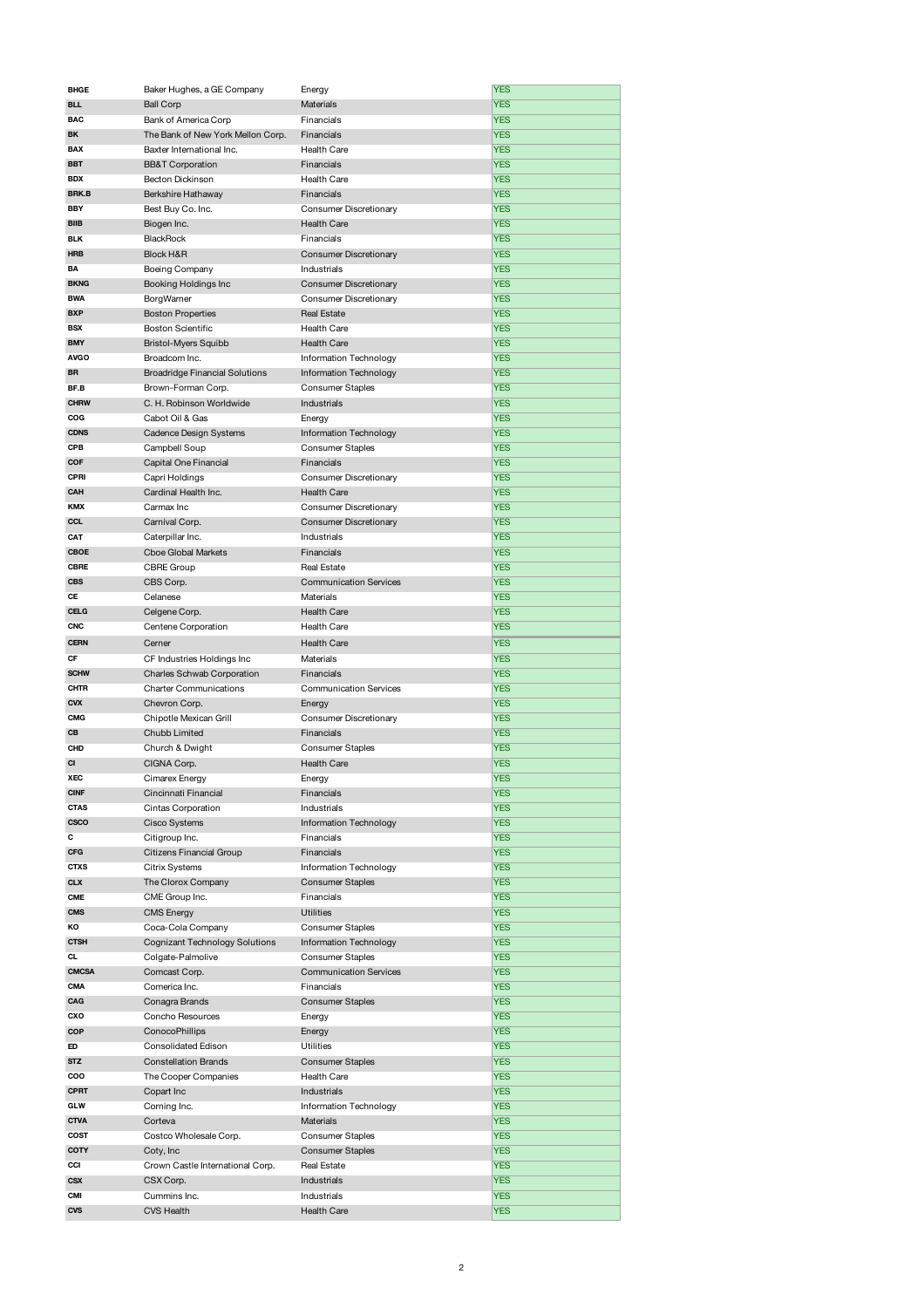| DHI          | D. R. Horton                                  | Consumer Discretionary        | <b>YES</b> |
|--------------|-----------------------------------------------|-------------------------------|------------|
| <b>DHR</b>   | Danaher Corp.                                 | <b>Health Care</b>            | <b>YES</b> |
| DRI          | Darden Restaurants                            | Consumer Discretionary        | YES        |
| <b>DVA</b>   | DaVita Inc.                                   | <b>Health Care</b>            | <b>YES</b> |
| DE           | Deere & Co.                                   | Industrials                   | <b>YES</b> |
| <b>DAL</b>   | Delta Air Lines Inc.                          | Industrials                   | <b>YES</b> |
| <b>XRAY</b>  |                                               |                               |            |
|              | Dentsply Sirona                               | Health Care                   | <b>YES</b> |
| <b>DVN</b>   | Devon Energy                                  | Energy                        | YES        |
| <b>FANG</b>  | Diamondback Energy                            | Energy                        | <b>YES</b> |
| <b>DLR</b>   | Digital Realty Trust Inc                      | <b>Real Estate</b>            | <b>YES</b> |
| <b>DFS</b>   | <b>Discover Financial Services</b>            | Financials                    | <b>YES</b> |
| <b>DISCA</b> | Discovery Inc. Class A                        | <b>Communication Services</b> | <b>YES</b> |
| <b>DISCK</b> | Discovery Inc. Class C                        | <b>Communication Services</b> | YES        |
| <b>DISH</b>  | Dish Network                                  | <b>Communication Services</b> | <b>YES</b> |
| DG           | Dollar General                                | Consumer Discretionary        | <b>YES</b> |
| <b>DLTR</b>  | <b>Dollar Tree</b>                            | Consumer Discretionary        | <b>YES</b> |
| D            | Dominion Energy                               | Utilities                     | <b>YES</b> |
| <b>DOV</b>   | Dover Corp.                                   | Industrials                   | YES        |
| <b>DOW</b>   |                                               |                               |            |
|              | Dow Inc.                                      | Materials                     | <b>YES</b> |
| <b>DTE</b>   | DTE Energy Co.                                | <b>Utilities</b>              | <b>YES</b> |
| <b>DUK</b>   | Duke Energy                                   | <b>Utilities</b>              | <b>YES</b> |
| <b>DRE</b>   | Duke Realty Corp                              | <b>Real Estate</b>            | <b>YES</b> |
| DD           | DuPont de Nemours Inc                         | Materials                     | YES        |
| <b>DXC</b>   | DXC Technology                                | Information Technology        | <b>YES</b> |
| <b>ETFC</b>  | E*Trade                                       | Financials                    | <b>YES</b> |
| <b>EMN</b>   | Eastman Chemical                              | <b>Materials</b>              | <b>YES</b> |
| ETN          | Eaton Corporation                             | Industrials                   | <b>YES</b> |
| <b>EBAY</b>  | eBay Inc.                                     | Consumer Discretionary        | YES        |
| ECL          | Ecolab Inc.                                   | Materials                     | <b>YES</b> |
| <b>EIX</b>   | Edison Int'l                                  | <b>Utilities</b>              | <b>YES</b> |
|              |                                               |                               |            |
| EW           | Edwards Lifesciences                          | <b>Health Care</b>            | <b>YES</b> |
| EA           | <b>Electronic Arts</b>                        | <b>Communication Services</b> | <b>YES</b> |
| <b>EMR</b>   | Emerson Electric Company                      | Industrials                   | YES        |
| <b>ETR</b>   | Entergy Corp.                                 | <b>Utilities</b>              | <b>YES</b> |
| <b>EOG</b>   | <b>EOG Resources</b>                          | Energy                        | <b>YES</b> |
| <b>EFX</b>   | Equifax Inc.                                  | Industrials                   | <b>YES</b> |
| <b>EQIX</b>  | Equinix                                       | Real Estate                   | <b>YES</b> |
| <b>EQR</b>   | <b>Equity Residential</b>                     | <b>Real Estate</b>            | <b>YES</b> |
| <b>ESS</b>   | Essex Property Trust, Inc.                    | Real Estate                   | <b>YES</b> |
| EL.          | Estee Lauder Cos.                             | <b>Consumer Staples</b>       | <b>YES</b> |
| <b>EVRG</b>  | Evergy                                        | <b>Utilities</b>              | <b>YES</b> |
| ES           |                                               | <b>Utilities</b>              | <b>YES</b> |
|              | Eversource Energy                             |                               |            |
| RE           | Everest Re Group Ltd.                         | Financials                    | <b>YES</b> |
| <b>EXC</b>   | Exelon Corp.                                  | <b>Utilities</b>              | <b>YES</b> |
| <b>EXPE</b>  | Expedia Group                                 | Consumer Discretionary        | <b>YES</b> |
| <b>EXPD</b>  | <b>Expeditors</b>                             | Industrials                   | <b>YES</b> |
| EXR          | Extra Space Storage                           | Real Estate                   | <b>YES</b> |
| XOM          | Exxon Mobil Corp.                             |                               |            |
|              |                                               | Energy                        | <b>YES</b> |
| <b>FFIV</b>  | F5 Networks                                   | Information Technology        | <b>YES</b> |
| FB           | Facebook, Inc.                                | <b>Communication Services</b> | <b>YES</b> |
| FAST         | Fastenal Co                                   | Industrials                   | <b>YES</b> |
| <b>FRT</b>   | Federal Realty Investment Trust               | <b>Real Estate</b>            | <b>YES</b> |
| FDX          |                                               | Industrials                   |            |
|              | FedEx Corporation                             |                               | <b>YES</b> |
| <b>FIS</b>   | <b>Fidelity National Information Services</b> | Information Technology        | <b>YES</b> |
| <b>FITB</b>  | Fifth Third Bancorp                           | Financials                    | <b>YES</b> |
| FE           | FirstEnergy Corp                              | <b>Utilities</b>              | <b>YES</b> |
| FRC          | First Republic Bank                           | Financials                    | <b>YES</b> |
| <b>FISV</b>  | Fiserv Inc                                    | <b>Information Technology</b> | <b>YES</b> |
| <b>FLT</b>   | FleetCor Technologies Inc                     | Information Technology        | <b>YES</b> |
| <b>FLIR</b>  | <b>FLIR Systems</b>                           | Information Technology        | <b>YES</b> |
| FLS          | Flowserve Corporation                         | Industrials                   | <b>YES</b> |
| <b>FMC</b>   | <b>FMC Corporation</b>                        | Materials                     | <b>YES</b> |
| FL           | Foot Locker Inc                               | Consumer Discretionary        | <b>YES</b> |
| F            | Ford Motor                                    | Consumer Discretionary        | <b>YES</b> |
| FTNT         | Fortinet                                      | Information Technology        | <b>YES</b> |
| <b>FTV</b>   |                                               |                               |            |
|              | Fortive Corp                                  | Industrials                   | <b>YES</b> |
| <b>FBHS</b>  | Fortune Brands Home & Security                | Industrials                   | <b>YES</b> |
| <b>FOXA</b>  | Fox Corporation Class A                       | <b>Communication Services</b> | <b>YES</b> |
| <b>FOX</b>   | Fox Corporation Class B                       | <b>Communication Services</b> | <b>YES</b> |
| <b>BEN</b>   | Franklin Resources                            | Financials                    | <b>YES</b> |
| FCX          | Freeport-McMoRan Inc.                         | Materials                     | <b>YES</b> |
| <b>GPS</b>   | Gap Inc.                                      | <b>Consumer Discretionary</b> | <b>YES</b> |
| <b>GRMN</b>  | Garmin Ltd.                                   | Consumer Discretionary        | <b>YES</b> |
| IT           | Gartner Inc                                   | Information Technology        | <b>YES</b> |
| GD           | General Dynamics                              | Industrials                   | <b>YES</b> |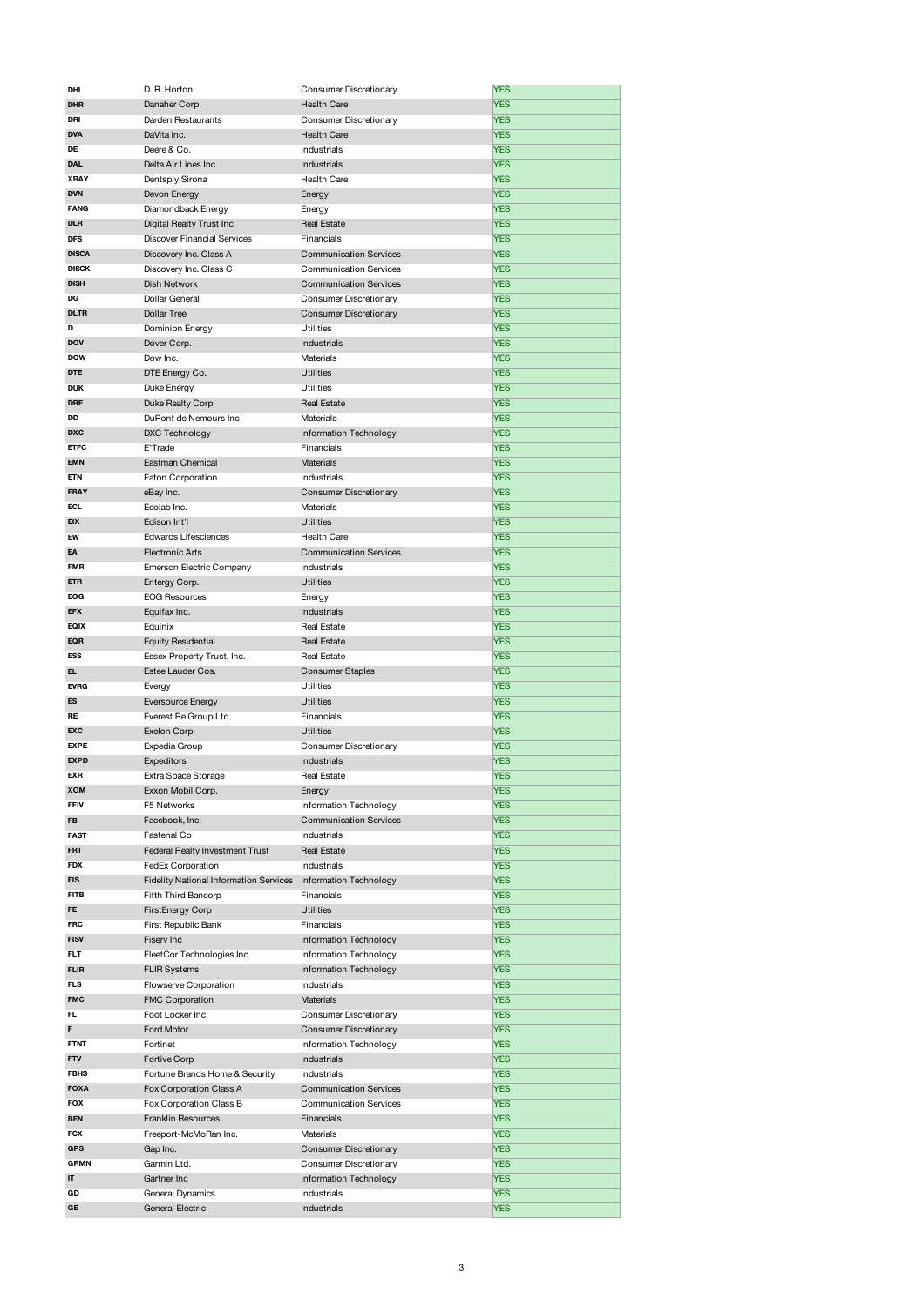| GIS         | General Mills                          | <b>Consumer Staples</b>                      | <b>YES</b>               |
|-------------|----------------------------------------|----------------------------------------------|--------------------------|
| GM          | <b>General Motors</b>                  | <b>Consumer Discretionary</b>                | <b>YES</b>               |
| GPC         | Genuine Parts                          | Consumer Discretionary                       | <b>YES</b>               |
| <b>GILD</b> | Gilead Sciences                        | <b>Health Care</b>                           | <b>YES</b>               |
| GPN         | Global Payments Inc.                   | Information Technology                       | <b>YES</b>               |
| GS          |                                        |                                              | <b>YES</b>               |
|             | Goldman Sachs Group                    | Financials                                   |                          |
| GWW         | Grainger (W.W.) Inc.                   | Industrials                                  | <b>YES</b>               |
| HAL         | Halliburton Co.                        | Energy                                       | <b>YES</b>               |
| HBI         | Hanesbrands Inc                        | Consumer Discretionary                       | <b>YES</b>               |
| HOG         | Harley-Davidson                        | <b>Consumer Discretionary</b>                | <b>YES</b>               |
| HIG         | Hartford Financial Svc.Gp.             | Financials                                   | <b>YES</b>               |
| <b>HAS</b>  | Hasbro Inc.                            | <b>Consumer Discretionary</b>                | <b>YES</b>               |
| HCA         | <b>HCA Healthcare</b>                  | Health Care                                  | <b>YES</b>               |
|             |                                        |                                              |                          |
| <b>HCP</b>  | HCP Inc.                               | <b>Real Estate</b>                           | <b>YES</b>               |
| HP          | Helmerich & Payne                      | Energy                                       | <b>YES</b>               |
| <b>HSIC</b> | Henry Schein                           | <b>Health Care</b>                           | <b>YES</b>               |
| HSY         | The Hershey Company                    | <b>Consumer Staples</b>                      | <b>YES</b>               |
| <b>HES</b>  | <b>Hess Corporation</b>                | Energy                                       | <b>YES</b>               |
| HPE         | Hewlett Packard Enterprise             | Information Technology                       | <b>YES</b>               |
| <b>HLT</b>  | Hilton Worldwide Holdings Inc          | <b>Consumer Discretionary</b>                | <b>YES</b>               |
|             |                                        |                                              |                          |
| HFC         | <b>HollyFrontier Corp</b>              | Energy                                       | <b>YES</b>               |
| <b>HOLX</b> | Hologic                                | <b>Health Care</b>                           | <b>YES</b>               |
| HD          | Home Depot                             | Consumer Discretionary                       | <b>YES</b>               |
| <b>HON</b>  | Honeywell Int'l Inc.                   | Industrials                                  | <b>YES</b>               |
| HRL         | Hormel Foods Corp.                     | <b>Consumer Staples</b>                      | <b>YES</b>               |
| <b>HST</b>  | <b>Host Hotels &amp; Resorts</b>       | <b>Real Estate</b>                           | <b>YES</b>               |
|             |                                        |                                              |                          |
| <b>HPQ</b>  | HP Inc.                                | Information Technology                       | <b>YES</b>               |
| <b>HUM</b>  | Humana Inc.                            | <b>Health Care</b>                           | <b>YES</b>               |
| <b>HBAN</b> | Huntington Bancshares                  | Financials                                   | <b>YES</b>               |
| HII         | Huntington Ingalls Industries          | Industrials                                  | <b>YES</b>               |
| <b>IDXX</b> | <b>IDEXX Laboratories</b>              | <b>Health Care</b>                           | <b>YES</b>               |
| <b>INFO</b> | IHS Markit Ltd.                        | Industrials                                  | <b>YES</b>               |
| <b>ITW</b>  | <b>Illinois Tool Works</b>             | Industrials                                  | <b>YES</b>               |
|             |                                        |                                              |                          |
| <b>ILMN</b> | Illumina Inc                           | <b>Health Care</b>                           | <b>YES</b>               |
| IR          | Ingersoll-Rand PLC                     | Industrials                                  | <b>YES</b>               |
| <b>INTC</b> | Intel Corp.                            | Information Technology                       | <b>YES</b>               |
| ICE         | Intercontinental Exchange              | Financials                                   | <b>YES</b>               |
| <b>IBM</b>  | <b>International Business Machines</b> | Information Technology                       | <b>YES</b>               |
|             |                                        |                                              |                          |
|             |                                        |                                              |                          |
| <b>INCY</b> | Incyte                                 | <b>Health Care</b>                           | <b>YES</b>               |
| IP          | International Paper                    | <b>Materials</b>                             | <b>YES</b>               |
| IPG         | Interpublic Group                      | <b>Communication Services</b>                | <b>YES</b>               |
| <b>IFF</b>  | Intl Flavors & Fragrances              | Materials                                    | <b>YES</b>               |
| <b>INTU</b> | Intuit Inc.                            | Information Technology                       | <b>YES</b>               |
| <b>ISRG</b> | Intuitive Surgical Inc.                | <b>Health Care</b>                           | <b>YES</b>               |
| IVZ         | Invesco Ltd.                           | Financials                                   | <b>YES</b>               |
|             |                                        |                                              |                          |
| <b>IPGP</b> | IPG Photonics Corp.                    | <b>Information Technology</b>                | <b>YES</b>               |
| IQV         | IQVIA Holdings Inc.                    | <b>Health Care</b>                           | <b>YES</b>               |
| <b>IRM</b>  | Iron Mountain Incorporated             | <b>Real Estate</b>                           | <b>YES</b>               |
| <b>JKHY</b> | Jack Henry & Associates                | Information Technology                       | <b>YES</b>               |
| <b>JEC</b>  | Jacobs Engineering Group               | Industrials                                  | <b>YES</b>               |
| <b>JBHT</b> | J. B. Hunt Transport Services          | Industrials                                  | <b>YES</b>               |
| JEF         | Jefferies Financial Group              | Financials                                   | <b>YES</b>               |
| <b>SJM</b>  |                                        |                                              |                          |
|             | <b>JM Smucker</b>                      | <b>Consumer Staples</b>                      | <b>YES</b>               |
| <b>JNJ</b>  | Johnson & Johnson                      | <b>Health Care</b>                           | <b>YES</b>               |
| JCI         | Johnson Controls International         | Industrials                                  | <b>YES</b>               |
| <b>JPM</b>  | JPMorgan Chase & Co.                   | Financials                                   | <b>YES</b>               |
| <b>JNPR</b> | Juniper Networks                       | Information Technology                       | <b>YES</b>               |
| <b>KSU</b>  | Kansas City Southern                   | Industrials                                  | <b>YES</b>               |
| κ           | Kellogg Co.                            | <b>Consumer Staples</b>                      | <b>YES</b>               |
|             |                                        |                                              |                          |
| <b>KEY</b>  | KeyCorp                                | Financials                                   | <b>YES</b>               |
| <b>KEYS</b> | Keysight Technologies                  | Information Technology                       | <b>YES</b>               |
| <b>KMB</b>  | Kimberly-Clark                         | <b>Consumer Staples</b>                      | <b>YES</b>               |
| <b>KIM</b>  | Kimco Realty                           | Real Estate                                  | <b>YES</b>               |
| KMI         | Kinder Morgan                          | Energy                                       | <b>YES</b>               |
| <b>KLAC</b> | <b>KLA Corporation</b>                 | Information Technology                       | <b>YES</b>               |
| <b>KSS</b>  |                                        |                                              |                          |
|             | Kohl's Corp.                           | Consumer Discretionary                       | <b>YES</b>               |
| KHC         | Kraft Heinz Co                         | <b>Consumer Staples</b>                      | <b>YES</b>               |
| <b>KR</b>   | Kroger Co.                             | <b>Consumer Staples</b>                      | <b>YES</b>               |
| LB          | L Brands Inc.                          | Consumer Discretionary                       | <b>YES</b>               |
| <b>LHX</b>  | L3Harris Technologies                  | <b>Industrials</b>                           | <b>YES</b>               |
| LH          | Laboratory Corp. of America Holding    | Health Care                                  | <b>YES</b>               |
| <b>LRCX</b> | Lam Research                           | Information Technology                       | <b>YES</b>               |
| LW          |                                        |                                              |                          |
|             | Lamb Weston Holdings Inc               | <b>Consumer Staples</b>                      | <b>YES</b>               |
| LEG         | Leggett & Platt                        | <b>Consumer Discretionary</b>                | <b>YES</b>               |
| LEN<br>LLY  | Lennar Corp.<br>Lilly (Eli) & Co.      | Consumer Discretionary<br><b>Health Care</b> | <b>YES</b><br><b>YES</b> |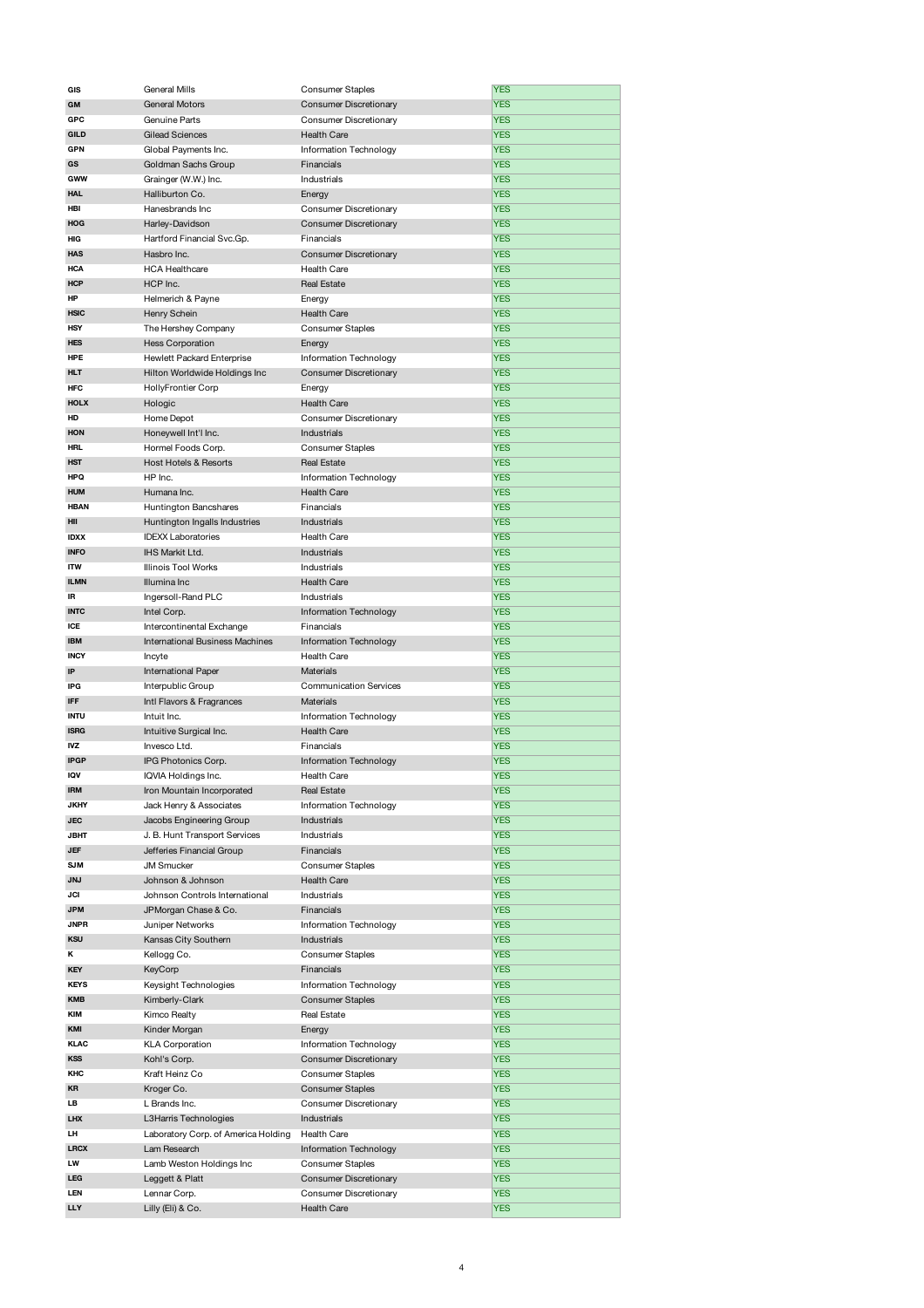| <b>LNC</b>  | Lincoln National                 | Financials                    | <b>YES</b> |
|-------------|----------------------------------|-------------------------------|------------|
| <b>LIN</b>  | Linde plc                        | Materials                     | <b>YES</b> |
| <b>LKQ</b>  | <b>LKQ Corporation</b>           | Consumer Discretionary        | <b>YES</b> |
| <b>LMT</b>  | Lockheed Martin Corp.            | Industrials                   | <b>YES</b> |
| L           |                                  | Financials                    | <b>YES</b> |
|             | Loews Corp.                      |                               |            |
| LOW         | Lowe's Cos.                      | Consumer Discretionary        | <b>YES</b> |
| <b>LYB</b>  | LyondellBasell                   | Materials                     | <b>YES</b> |
| <b>MTB</b>  | M&T Bank Corp.                   | Financials                    | <b>YES</b> |
| <b>MAC</b>  | Macerich                         | <b>Real Estate</b>            | <b>YES</b> |
| M           | Macy's Inc.                      | <b>Consumer Discretionary</b> | <b>YES</b> |
| <b>MRO</b>  | Marathon Oil Corp.               | Energy                        | <b>YES</b> |
| <b>MPC</b>  | Marathon Petroleum               | Energy                        | <b>YES</b> |
| <b>MKTX</b> | MarketAxess                      | Financials                    | <b>YES</b> |
|             |                                  |                               |            |
| <b>MAR</b>  | Marriott Int'l.                  | <b>Consumer Discretionary</b> | <b>YES</b> |
| <b>MMC</b>  | Marsh & McLennan                 | Financials                    | <b>YES</b> |
| <b>MLM</b>  | Martin Marietta Materials        | <b>Materials</b>              | <b>YES</b> |
| <b>MAS</b>  | Masco Corp.                      | Industrials                   | <b>YES</b> |
| <b>MA</b>   | Mastercard Inc.                  | Information Technology        | <b>YES</b> |
| <b>MKC</b>  | McCormick & Co.                  | <b>Consumer Staples</b>       | <b>YES</b> |
| <b>MXIM</b> |                                  |                               | <b>YES</b> |
|             | Maxim Integrated Products Inc    | Information Technology        |            |
| <b>MCD</b>  | McDonald's Corp.                 | Consumer Discretionary        | <b>YES</b> |
| <b>MCK</b>  | McKesson Corp.                   | <b>Health Care</b>            | <b>YES</b> |
| <b>MDT</b>  | Medtronic plc                    | <b>Health Care</b>            | <b>YES</b> |
| <b>MRK</b>  | Merck & Co.                      | <b>Health Care</b>            | <b>YES</b> |
| <b>MET</b>  | MetLife Inc.                     | Financials                    | <b>YES</b> |
| <b>MTD</b>  | Mettler Toledo                   | Health Care                   | <b>YES</b> |
|             |                                  |                               |            |
| <b>MGM</b>  | MGM Resorts International        | Consumer Discretionary        | <b>YES</b> |
| <b>MCHP</b> | Microchip Technology             | Information Technology        | <b>YES</b> |
| MU          | Micron Technology                | Information Technology        | <b>YES</b> |
| <b>MSFT</b> | Microsoft Corp.                  | Information Technology        | <b>YES</b> |
| MAA         | Mid-America Apartments           | <b>Real Estate</b>            | <b>YES</b> |
| <b>MHK</b>  | Mohawk Industries                | Consumer Discretionary        | <b>YES</b> |
| <b>TAP</b>  | Molson Coors Brewing Company     | <b>Consumer Staples</b>       | <b>YES</b> |
|             |                                  |                               |            |
| <b>MDLZ</b> | Mondelez International           | <b>Consumer Staples</b>       | <b>YES</b> |
| <b>MNST</b> | Monster Beverage                 | <b>Consumer Staples</b>       | <b>YES</b> |
| <b>MCO</b>  | Moody's Corp                     | Financials                    | <b>YES</b> |
| MS          | Morgan Stanley                   | Financials                    | <b>YES</b> |
| <b>MOS</b>  | The Mosaic Company               | Materials                     | <b>YES</b> |
| <b>MSI</b>  | Motorola Solutions Inc.          | Information Technology        | <b>YES</b> |
| <b>MSCI</b> | <b>MSCI</b> Inc                  | Financials                    | <b>YES</b> |
| <b>MYL</b>  | Mylan N.V.                       | <b>Health Care</b>            | <b>YES</b> |
|             |                                  |                               |            |
| <b>NDAQ</b> | Nasdaq, Inc.                     | Financials                    | <b>YES</b> |
| <b>NOV</b>  | National Oilwell Varco Inc.      | Energy                        | <b>YES</b> |
| <b>NKTR</b> | <b>Nektar Therapeutics</b>       | <b>Health Care</b>            | <b>YES</b> |
| <b>NTAP</b> | NetApp                           | Information Technology        | <b>YES</b> |
| <b>NFLX</b> | Netflix Inc.                     | <b>Communication Services</b> | <b>YES</b> |
| <b>NWL</b>  | Newell Brands                    | Consumer Discretionary        | <b>YES</b> |
| <b>NEM</b>  | Newmont Goldcorp                 | <b>Materials</b>              | <b>YES</b> |
| <b>NWSA</b> | News Corp. Class A               | <b>Communication Services</b> | <b>YES</b> |
|             |                                  |                               |            |
| <b>NWS</b>  | News Corp. Class B               | <b>Communication Services</b> | <b>YES</b> |
| <b>NEE</b>  | NextEra Energy                   | <b>Utilities</b>              | <b>YES</b> |
| <b>NLSN</b> | Nielsen Holdings                 | <b>Industrials</b>            | <b>YES</b> |
| <b>NKE</b>  | Nike                             | Consumer Discretionary        | <b>YES</b> |
| NI          | NiSource Inc.                    | <b>Utilities</b>              | <b>YES</b> |
| <b>NBL</b>  | Noble Energy Inc                 | Energy                        | <b>YES</b> |
| <b>JWN</b>  | Nordstrom                        | Consumer Discretionary        | <b>YES</b> |
| <b>NSC</b>  | Norfolk Southern Corp.           | Industrials                   | <b>YES</b> |
| <b>NTRS</b> |                                  |                               |            |
|             | Northern Trust Corp.             | Financials                    | <b>YES</b> |
| <b>NOC</b>  | Northrop Grumman                 | Industrials                   | <b>YES</b> |
| <b>NCLH</b> | Norwegian Cruise Line Holdings   | <b>Consumer Discretionary</b> | <b>YES</b> |
| <b>NRG</b>  | NRG Energy                       | Utilities                     | <b>YES</b> |
| <b>NUE</b>  | Nucor Corp.                      | Materials                     | <b>YES</b> |
| <b>NVDA</b> | Nvidia Corporation               | Information Technology        | <b>YES</b> |
| <b>ORLY</b> | O'Reilly Automotive              | Consumer Discretionary        | <b>YES</b> |
| OXY         | Occidental Petroleum             | Energy                        | <b>YES</b> |
| OMC         |                                  |                               |            |
|             | Omnicom Group                    | <b>Communication Services</b> | <b>YES</b> |
| OKE         | <b>ONEOK</b>                     | Energy                        | <b>YES</b> |
| <b>ORCL</b> | Oracle Corp.                     | Information Technology        | <b>YES</b> |
| <b>PCAR</b> | PACCAR Inc.                      | Industrials                   | <b>YES</b> |
| <b>PKG</b>  | Packaging Corporation of America | <b>Materials</b>              | <b>YES</b> |
| PH          | Parker-Hannifin                  | Industrials                   | <b>YES</b> |
| <b>PAYX</b> | Paychex Inc.                     | Information Technology        | <b>YES</b> |
| PYPL        | PayPal                           | Information Technology        | <b>YES</b> |
|             |                                  |                               |            |
| <b>PNR</b>  | Pentair plc                      | Industrials                   | <b>YES</b> |
| PBCT        | People's United Financial        | Financials                    | <b>YES</b> |
| PEP         | PepsiCo Inc.                     | <b>Consumer Staples</b>       | <b>YES</b> |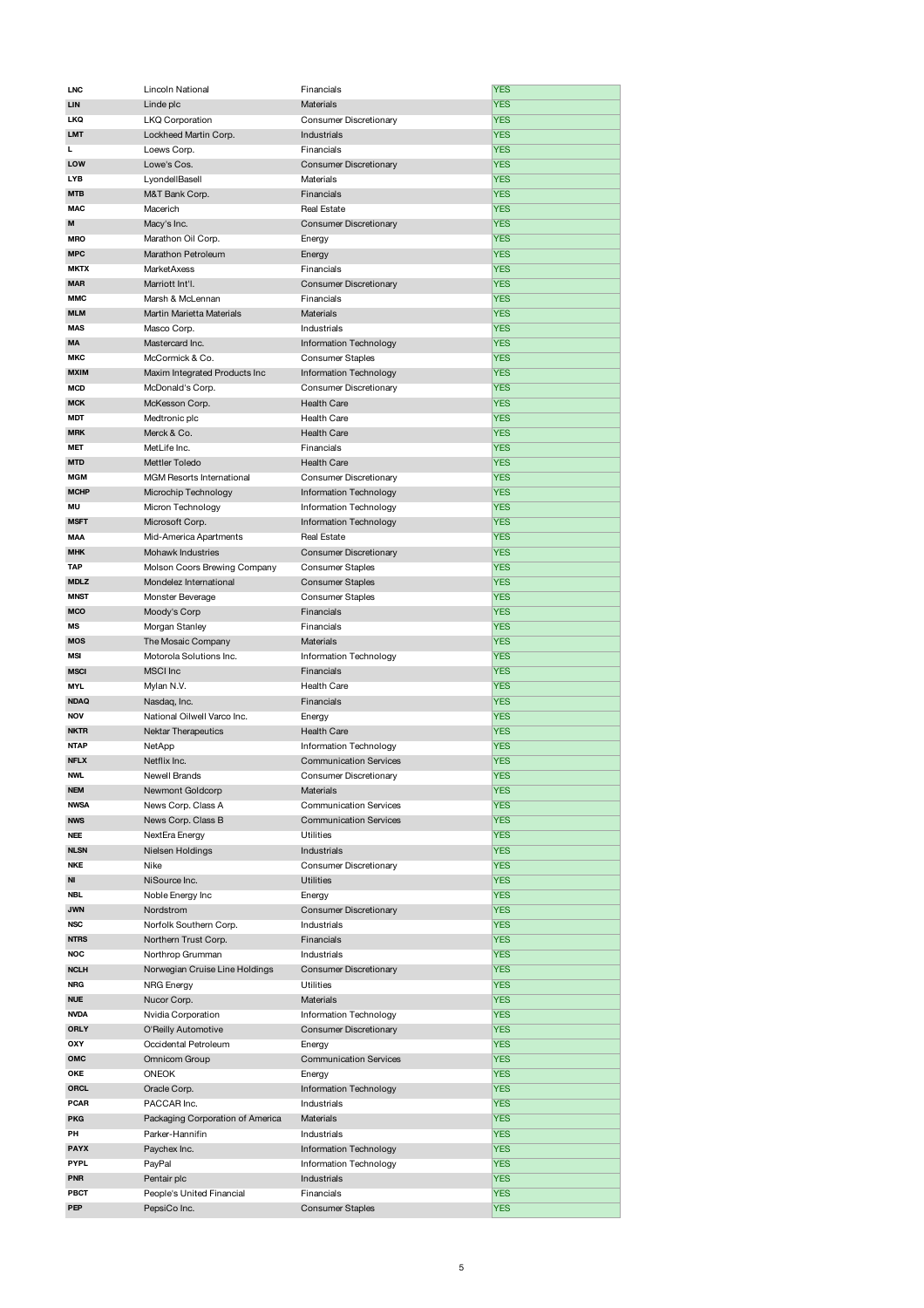| PKI                       | PerkinElmer                         | Health Care                                             | <b>YES</b>               |
|---------------------------|-------------------------------------|---------------------------------------------------------|--------------------------|
| <b>PRGO</b>               | Perrigo                             | <b>Health Care</b>                                      | <b>YES</b>               |
| PFE                       | Pfizer Inc.                         | <b>Health Care</b>                                      | <b>YES</b>               |
| PM                        | Philip Morris International         | <b>Consumer Staples</b>                                 | <b>YES</b>               |
| <b>PSX</b>                | Phillips 66                         | Energy                                                  | <b>YES</b>               |
| <b>PNW</b>                | Pinnacle West Capital               | <b>Utilities</b>                                        | <b>YES</b>               |
|                           |                                     |                                                         |                          |
| <b>PXD</b>                | Pioneer Natural Resources           | Energy                                                  | <b>YES</b>               |
| <b>PNC</b>                | <b>PNC Financial Services</b>       | Financials                                              | <b>YES</b>               |
| <b>PPG</b>                | <b>PPG</b> Industries               | Materials                                               | <b>YES</b>               |
| <b>PPL</b>                | PPL Corp.                           | <b>Utilities</b>                                        | <b>YES</b>               |
| PFG                       | Principal Financial Group           | Financials                                              | <b>YES</b>               |
| PG                        | Procter & Gamble                    | <b>Consumer Staples</b>                                 | <b>YES</b>               |
| PGR                       | Progressive Corp.                   | Financials                                              | <b>YES</b>               |
| <b>PLD</b>                |                                     | <b>Real Estate</b>                                      | <b>YES</b>               |
|                           | Prologis                            |                                                         |                          |
| PRU                       | Prudential Financial                | Financials                                              | <b>YES</b>               |
| <b>PEG</b>                | Public Serv. Enterprise Inc.        | <b>Utilities</b>                                        | <b>YES</b>               |
| PSA                       | <b>Public Storage</b>               | <b>Real Estate</b>                                      | <b>YES</b>               |
| <b>PHM</b>                | Pulte Homes Inc.                    | Consumer Discretionary                                  | <b>YES</b>               |
| <b>PVH</b>                | PVH Corp.                           | Consumer Discretionary                                  | <b>YES</b>               |
| QRVO                      | Qorvo                               | Information Technology                                  | <b>YES</b>               |
| <b>PWR</b>                | Quanta Services Inc.                |                                                         | <b>YES</b>               |
|                           |                                     | Industrials                                             |                          |
| QCOM                      | QUALCOMM Inc.                       | Information Technology                                  | <b>YES</b>               |
| <b>DGX</b>                | <b>Quest Diagnostics</b>            | <b>Health Care</b>                                      | <b>YES</b>               |
| <b>RL</b>                 | Ralph Lauren Corporation            | <b>Consumer Discretionary</b>                           | <b>YES</b>               |
| <b>RJF</b>                | Raymond James Financial Inc.        | Financials                                              | <b>YES</b>               |
| <b>RTN</b>                | Raytheon Co.                        | Industrials                                             | <b>YES</b>               |
| o                         | Realty Income Corporation           | <b>Real Estate</b>                                      | <b>YES</b>               |
|                           |                                     |                                                         |                          |
| <b>REG</b>                | Regency Centers Corporation         | <b>Real Estate</b>                                      | <b>YES</b>               |
| <b>REGN</b>               | Regeneron Pharmaceuticals           | <b>Health Care</b>                                      | <b>YES</b>               |
| <b>RF</b>                 | Regions Financial Corp.             | Financials                                              | <b>YES</b>               |
| <b>RSG</b>                | Republic Services Inc               | Industrials                                             | <b>YES</b>               |
| <b>RMD</b>                | ResMed                              | <b>Health Care</b>                                      | <b>YES</b>               |
| RHI                       | Robert Half International           | Industrials                                             | <b>YES</b>               |
| <b>ROK</b>                | Rockwell Automation Inc.            | Industrials                                             | <b>YES</b>               |
| <b>ROL</b>                |                                     |                                                         |                          |
|                           | Rollins Inc.                        | Industrials                                             | <b>YES</b>               |
| <b>ROP</b>                | Roper Technologies                  | Industrials                                             | <b>YES</b>               |
| <b>ROST</b>               | <b>Ross Stores</b>                  | Consumer Discretionary                                  | <b>YES</b>               |
| <b>RCL</b>                | Royal Caribbean Cruises Ltd         | Consumer Discretionary                                  | <b>YES</b>               |
| <b>CRM</b>                | Salesforce.com                      | Information Technology                                  | <b>YES</b>               |
| <b>SBAC</b>               | <b>SBA Communications</b>           | <b>Real Estate</b>                                      | <b>YES</b>               |
| <b>SLB</b>                | Schlumberger Ltd.                   | Energy                                                  | <b>YES</b>               |
| <b>STX</b>                |                                     |                                                         | <b>YES</b>               |
|                           | Seagate Technology                  | Information Technology                                  |                          |
|                           |                                     |                                                         |                          |
| SEE                       | Sealed Air                          | Materials                                               | <b>YES</b>               |
| <b>SRE</b>                | Sempra Energy                       | <b>Utilities</b>                                        | <b>YES</b>               |
| <b>SHW</b>                | Sherwin-Williams                    | Materials                                               | <b>YES</b>               |
| <b>SPG</b>                | Simon Property Group Inc            | <b>Real Estate</b>                                      | <b>YES</b>               |
| <b>SWKS</b>               | <b>Skyworks Solutions</b>           | Information Technology                                  | <b>YES</b>               |
| <b>SLG</b>                |                                     |                                                         |                          |
| <b>SNA</b>                | SL Green Realty                     | <b>Real Estate</b>                                      | <b>YES</b>               |
|                           | Snap-on                             | Industrials                                             | <b>YES</b>               |
| <b>SO</b>                 | Southern Co.                        | <b>Utilities</b>                                        | <b>YES</b>               |
| LUV                       | Southwest Airlines                  | Industrials                                             | <b>YES</b>               |
| <b>SPGI</b>               | S&P Global, Inc.                    | Financials                                              | <b>YES</b>               |
| <b>SWK</b>                | Stanley Black & Decker              | Industrials                                             | <b>YES</b>               |
| <b>SBUX</b>               | Starbucks Corp.                     | <b>Consumer Discretionary</b>                           | <b>YES</b>               |
| STT                       | State Street Corp.                  | Financials                                              | <b>YES</b>               |
| <b>SYK</b>                | Stryker Corp.                       | Health Care                                             | <b>YES</b>               |
|                           |                                     |                                                         |                          |
| STI                       | SunTrust Banks                      | Financials                                              | <b>YES</b>               |
| <b>SIVB</b>               | <b>SVB Financial</b>                | Financials                                              | <b>YES</b>               |
| <b>SYMC</b>               | Symantec Corp.                      | Information Technology                                  | <b>YES</b>               |
| <b>SYF</b>                | Synchrony Financial                 | Financials                                              | <b>YES</b>               |
| <b>SNPS</b>               | Synopsys Inc.                       | Information Technology                                  | <b>YES</b>               |
| SYY                       | Sysco Corp.                         | <b>Consumer Staples</b>                                 | <b>YES</b>               |
| <b>TMUS</b>               | T-Mobile US                         | <b>Communication Services</b>                           | <b>YES</b>               |
| <b>TROW</b>               | T. Rowe Price Group                 | Financials                                              | <b>YES</b>               |
|                           |                                     |                                                         |                          |
| <b>TTWO</b>               | Take-Two Interactive                | <b>Communication Services</b>                           | <b>YES</b>               |
| <b>TPR</b>                | Tapestry, Inc.                      | Consumer Discretionary                                  | <b>YES</b>               |
| TGT                       | Target Corp.                        | Consumer Discretionary                                  | <b>YES</b>               |
| TEL                       | TE Connectivity Ltd.                | Information Technology                                  | <b>YES</b>               |
| FTI                       | TechnipFMC                          | Energy                                                  | <b>YES</b>               |
| <b>TFX</b>                | <b>Teleflex</b>                     | <b>Health Care</b>                                      | <b>YES</b>               |
| TXN                       | <b>Texas Instruments</b>            | Information Technology                                  | <b>YES</b>               |
| <b>TXT</b>                | Textron Inc.                        |                                                         |                          |
|                           |                                     | Industrials                                             | <b>YES</b>               |
| TMO                       | Thermo Fisher Scientific            | Health Care                                             | <b>YES</b>               |
| TIF                       | Tiffany & Co.                       | <b>Consumer Discretionary</b>                           | <b>YES</b>               |
| <b>TWTR</b><br><b>TJX</b> | Twitter, Inc.<br>TJX Companies Inc. | <b>Communication Services</b><br>Consumer Discretionary | <b>YES</b><br><b>YES</b> |